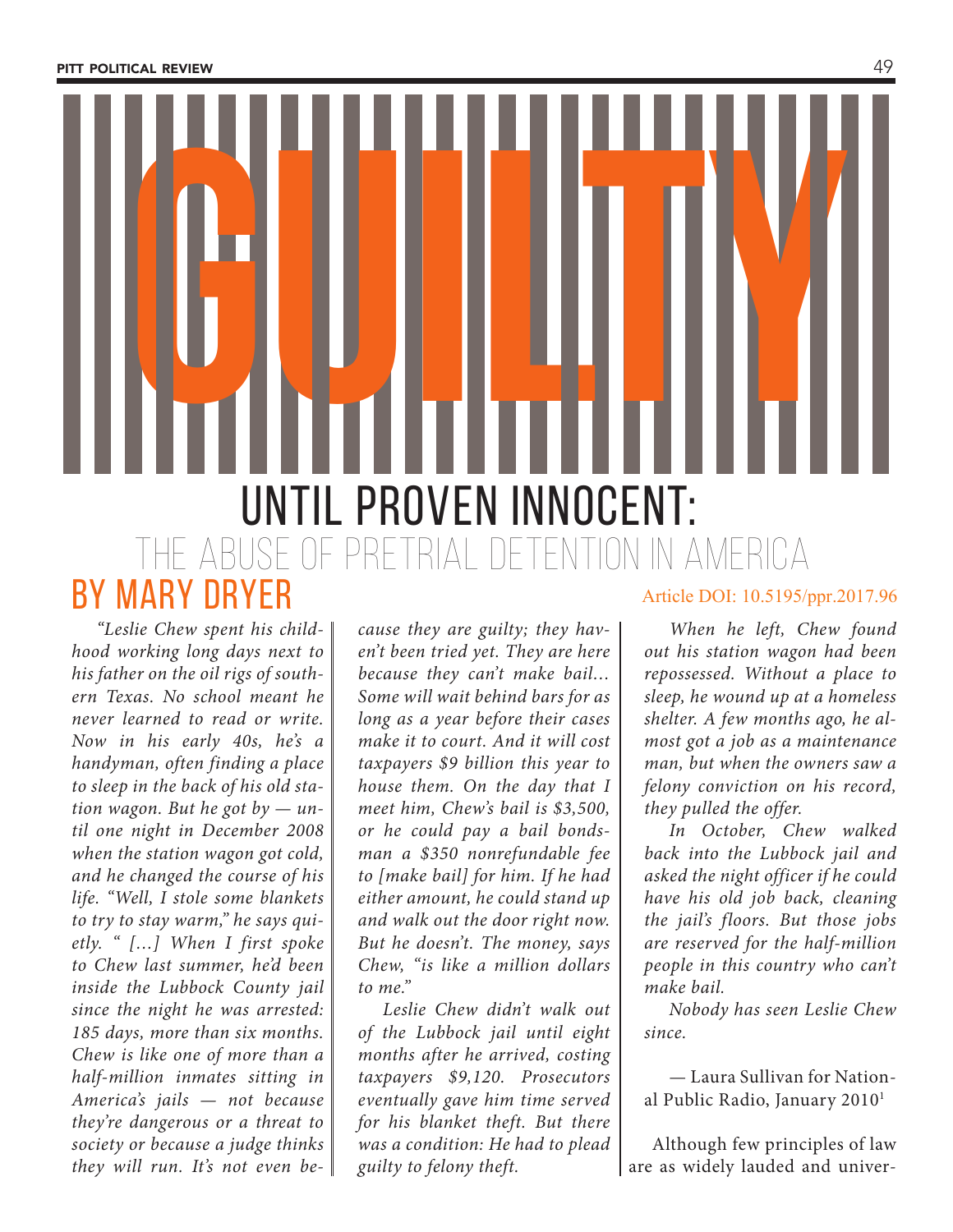sally accepted as the presumption of innocence, this principle is violated daily by a practice that has become standard in our justice system, exceptional only in how unexceptional it seems. Pretrial detention—the practice of holding a defendant in custody before trial while he or she is still entitled to the presumption of innocence—is, in its current status, a clear contradiction of this principle and a staple of the American legal system.

The premise seems sensible enough: if someone has committed a serious crime, it may be in the public's best interest to hold that person in custody until he or she may be properly tried. However, without proper monitoring and restriction the practice is liable to abuse. It is widely used in cases of petty crime (for instance, in 2008, "almost three out of four [defendants in New York] (71.1 percent) were accused of nonviolent, non-weapons related crimes"2 ), which is ethically questionable and empirically harmful to communities.

## **A Biased System**

Exact procedure after arrest can vary from state to state, but in Pennsylvania, after an arrest without warrant, an accused person is supposed to be brought before a judicial officer [1] for a preliminary arraignment within forty-eight hours. If the issuing authority agrees that there is enough evidence to proceed with trial [2], bail is set, except in cases of especially violent crimes or ones in which the arrestee poses an imminent flight risk. If the arrestee is unable to post bail, he

or she is typically held in custody until trial. While pretrial detention may not be overtly biased, by definition it disproportionately impacts the poor, to whom bonds are prohibitively expensive, and given the tendency of poverty and political marginalization to overlap, it adversely affects racial minorities as well. While the number of White people who are convicted and incarcerated slightly exceeds the Black population, there are five times as many Black people being held in remand.3

In addition to the conjunction of race and poverty, African-American defendants also have to contend with the kind of inherent biases in the legal system described below by the Justice Policy Institute:

 "Research does show that the relationship or "interaction" between race and other factors, such as age, gender, and socioeconomic status, can directly impact pretrial decisions. For example, although a judicial officer may not give a high bail amount specifically because of a defendant's race, the person may have had difficulty getting a job due to his race, and thus, was rated as a higher flight risk due to an unstable source of income. As result, research shows that:

African Americans were less likely to be released on their own recognizance than white people

African Americans ages 18 through 29 received significantly higher bail amounts than all other ethnic and racial groups."

Perhaps the reason the public at large is so apathetic about pretrial detention is the perception that all or most detainees are people who have done something wrong; however, statistics indicate this "where there's smoke, there's fire" attitude is mistaken. Each year, reliably large portions of defendants are either acquitted or have the charges against them dismissed: slightly over one in five defendants were released, according to the Criminal Justice Agency of New York, in 2003-04. [3]

In Pennsylvania, even if assuming a best-case scenario in which the detainee is acquitted, he or she may wait up to 180 days for a trial—broadly speaking, ignoring the various terms and conditions which can lengthen the detention. If the arrestee works a low-skilled job with an hourly wage and high turnover, as we might infer given the connection described above between poverty and pretrial detention, then the 48-hour holding period between arrest and arraignment could easily cost the arrestee his or her job. In six months, who can say how far the detainee may slip from a productive, healthy life in general society? He or she could lose a job, custody of children, and quite possibly a home. In the case of an acquittal, there is no compensation whatsoever for lost wages and trauma.

# **Worse than Prison: A Cruel Irony**

*"Especially in resource-poor countries, pretrial detainees are likely to be confined with convicted prisoners. This exposes pretrial detainees to a hardened offender subculture, where violence, abuse,*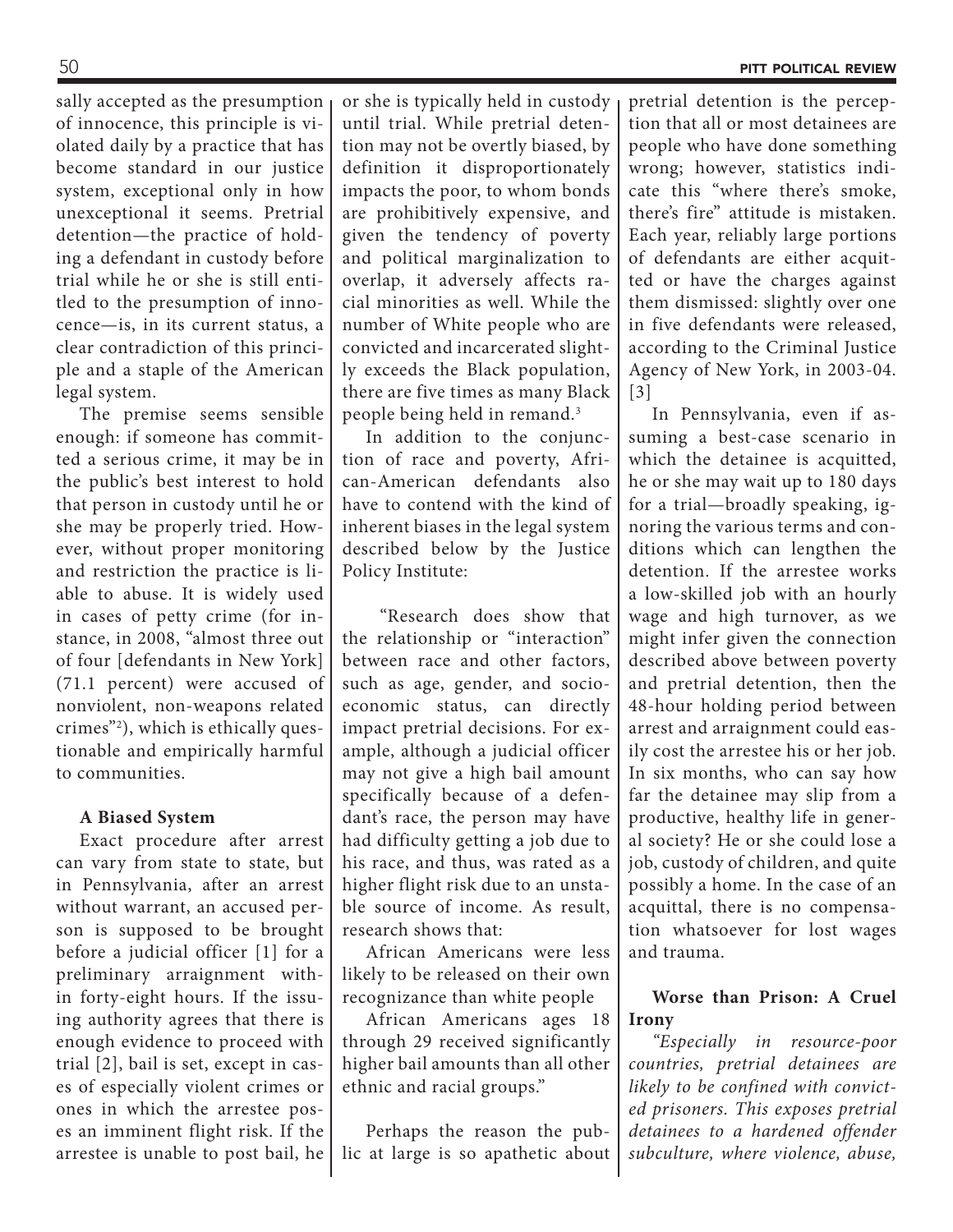*and criminal gangs dominate daily life."*

*— Presumption of Guilt: The Global Overuse of Pretrial Detention*

*"It is, somewhat paradoxically, during the pre-trial period that a child or young person is likely to face the worst conditions of detention and when relevant standards are likely to be most abused. In comparison with sentenced juveniles, he or she is at much great-*

*er risk of, for example, being in contact with adults (e.g. in police cells), being held in unhealthy accommodation, lacking supervision by specially trained staff, being without an activity programme, and having to remain in closed quarters up to 23 or even 24 hours a day."* 

*—*UNICEF Office of Research

Since pretrial detainees have the presumption of innocence, pretrial detention should be less brutal than the incarceration of convicted criminals. However, the bitter irony of pretrial detention is that conditions detainees are subject to are often worse. Given the nature of pretrial detention in America—supposedly an impermanent place where people are housed only temporarily—the living conditions are almost universally worse than true prisons (which, of course, with an underfunded, overcrowded penal system, were never ideal to begin with). Not only do detainees lack adequate facilities for recreation, which are necessary in an institutional setting to provide the social and psychological stimulation all human beings require<sup>4</sup>, they are also often left wanting for adequate sanitary facilities and health services. Any penal environment is vulnerable to HIV/ AIDS, tuberculosis, and Hepatitis C due to what is called the "mixing bowl" effect ["putting [infected] and [uninfected] people together where sex and drug use is prevalent and where condoms and sterile injection equipment

**An arrestee who is detained is both more likely to be convicted and more likely to reoffend than his counterpart who is released on bail pending trial.**

> are rarely to be found"5 ], but high turnover and unsanitary conditions in detention facilities make managing infectious diseases particularly troublesome.

> In some cases, detainees have been remanded to true prisons. While perhaps these facilities are better equipped, they carry their own hazards; housing detainees with violent offenders and hardened criminals is never a good idea. In 2015 the suicide of Kalief Browder made headlines by calling attention to the inhumane use of solitary confinement in prison. What many fail to realize is that Browder was a pretrial detainee, accused of stealing a backpack. Unable to pay \$3,000 in bail to free himself, the sixteen-year-old black boy spent three years in Rik

ers, a maximum-security facility infamous for the grim conditions its inmates endure, almost two of them in solitary confinement, and in all that time he never once stood trial.<sup>6</sup> His is a horror story that most presume could never happen in this country.

Still more disturbing is the fact that pretrial detention has been found to empirically increase likelihood of conviction by 12% and likelihood of recidivism by 6-9%7 ; in other words, an arrestee who is detained is both more like-

> ly to be convicted and more likely to reoffend than his counterpart who is released on bail pending trial. Furthermore, according to the Pretrial Justice Institute, detainees are three to four times as likely to be sent to prison or jail (as opposed to non-custodial sentences) and to receive sentences two

to three times longer than arrestees released on bond.<sup>8</sup> One explanation for the increased likelihood of conviction is that prosecutors frequently offer detainees plea bargains where the sentence is reduced to time-served, counting pretrial detention as time already served towards the defendant's prospective sentence. Because even a short stay in prison can have devastating consequences for an inmate's family and livelihood, some defendants are under pressure to accept pleas that are unfavorable, or even altogether untrue, rather than risk losing the case and serving the entire sentence.9 Such a deal was offered to Kalief Browder, in fact: plead guilty to misdemeanor charges and be released on time served,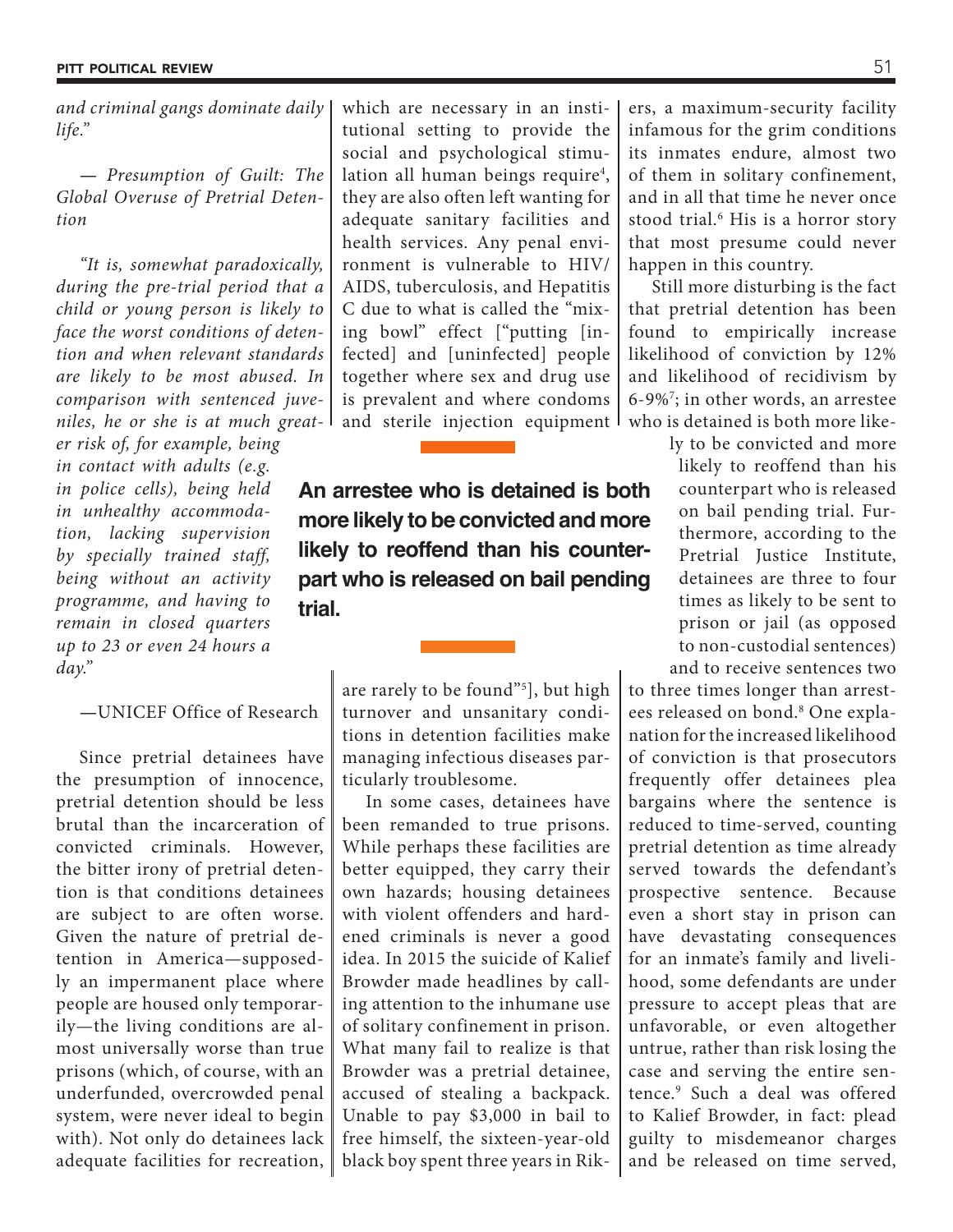or go to trial and risk as many as fifteen years. Browder maintained his innocence. By the time his grossly overdue day in court finally came, the judge informed him that the District Attorney had decided to dismiss the case. He was sent home to his family, but never healed from the time he spent in prison. Six months after his release he attempted suicide for the first time. Numerous attempts at psychiatric intervention were made, all to no avail: in June of 2015, he cut his bed sheet into strips and hanged himself. He was twenty-two years old.

### **Alternatives to Detention**

As it is used today, pretrial detention sacrifices an individual's right to due process and equal protection. It is in effect jailing someone for being poor, an appalling practice which violates all of America's lofty principles. Commercial bail bonds are available, but this booming industry is rife with misconduct; almost every country in the world has outlawed the practice, with the exception of the United States and the Philippines<sup>10</sup>. Even in cases where bondsmen do not abuse their power, for defendants who are not found guilty of any wrongdoing, the fee they pay to the bondsman (typically around 10% of the actual bond) is not refundable, even if the defendant is found not guilty. Fortunately, an ethical, effective, and inexpensive alternative exists.

Pretrial release programs assess defendants on an individual level and make recommendations to the court about conditions of release, based on a number of factors, for example: is the defendant an imminent flight risk? Does he or she pose a risk to the public? What is the likelihood of the defendant reoffending? If the defendant is released pending trial per the recommendation of pretrial services, these programs also monitor defendants remotely, through drug testing, ankle monitors, or even a simple phone call to remind the defendant of upcoming court dates.

Pretrial services are offered in all ninety-four federal districts. Although currently funded at the state level by only a few jurisdictions, those that do use pretrial release programs (based on qualitative *and* quantitative assessments) have had a great deal of success. In Kentucky, which executive director of the Pretrial Justice Institute Cherise Fanno Burdeen considers a "nationwide model…of progressive pretrial services,"<sup>11</sup> 90% of pretrial defendants released on the recommendation of pretrial services' risk assessment make all future court appearances and 92% do not reoffend while on pretrial release. This is infinitely preferable from an ethical perspective as well as a practical one; pretrial services cost taxpayers on average a mere \$10 a day for remote monitoring, while housing and caring for a detainee costs \$60 a day.

#### **Conclusion**

Imprisonment without charge seems like anathema to many, and so the practice of pretrial detention must be subject to heavy monitoring and restriction to prevent abuses. Making the extra effort to keep people accused of petty crimes out of jail is better for society: not only does it keep the defendant from lapsing into a cycle of desperation and crime, but it's also a sound financial decision. As the situation stands, however, here in the United States, insufficient attention has been dedicated to balancing the preservation of public safety with an individual's rights to due process. This is especially concerning in light of a new presidential administration, which has in the past shown that it prioritizes appearing tough on crime over preserving individual liberties. This suggests that we need to be extra vigilant at the state and local level and not expect federal intercession on behalf of pretrial detainees. For America to truly be the nation that we aspire to be, justice must apply to not only to those we consider virtuous, but also to those who have been charged with a crime.

[1] A magisterial district judge in Pennsylvania is not necessarily trained as a lawyer, and frequently may be a former law enforcement officer, which some might argue unfairly predisposes the magistrate to be a "hanging judge."

[2] Rule 540(E) of the Pennsylvania Rules of Criminal Procedure (which addresses the circumstance of a person arrested without a warrant) provides that:

*If the defendant was arrested without a warrant pursuant to Rule 519, unless the issuing authority makes a determination of probable cause, the defendant shall not be detained.*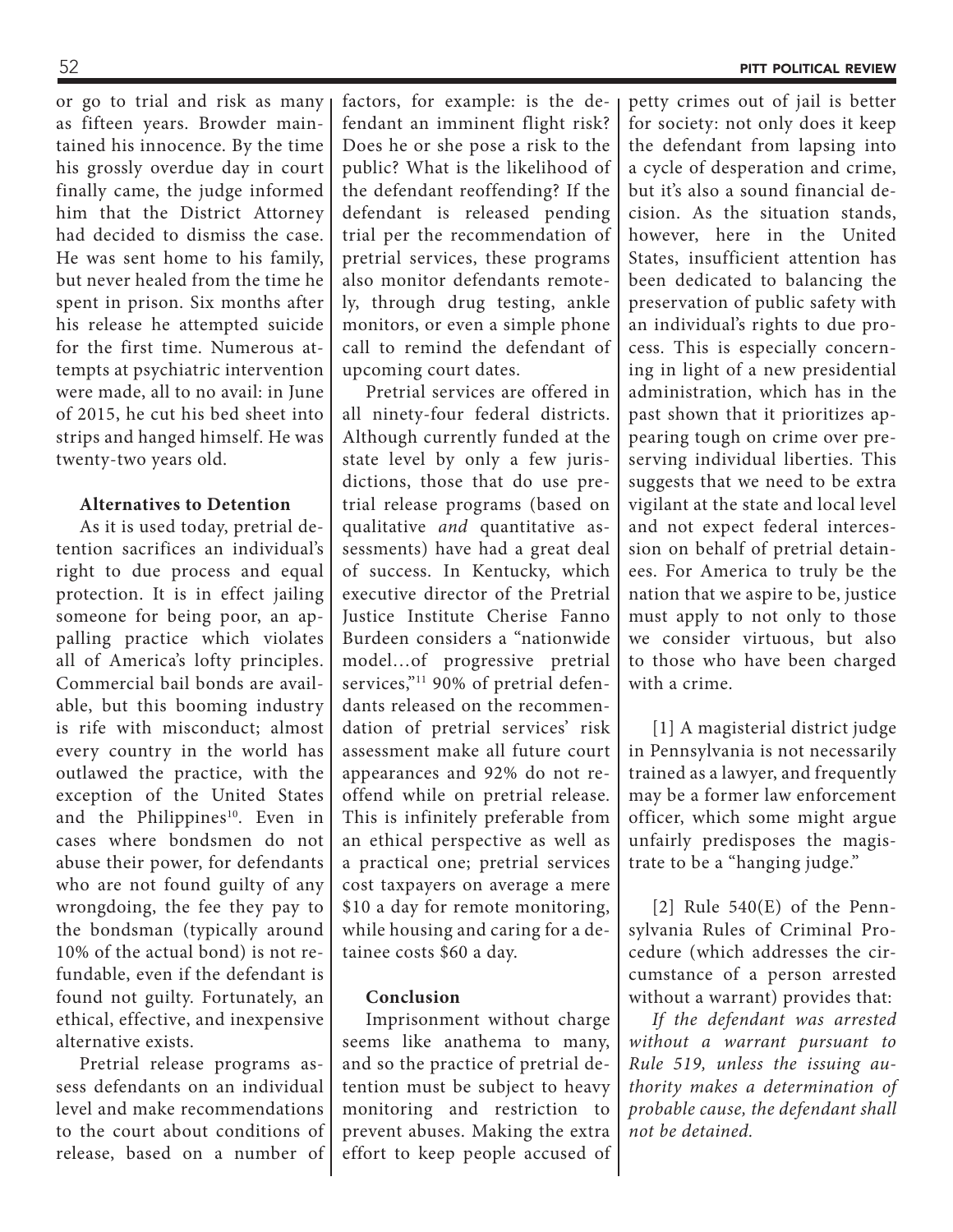However, the notion that the magistrate actually reviews the evidence and makes a substantive judgment during the preliminary hearing (as assumed above) about whether there is probable cause does not always hold true; in Allegheny County, the forms that are completed after preliminary arraignment do not even reference a determination of probable cause as it is standard to leave that to be determined at the preliminary *hearing,* as many as two weeks later.

Additionally, it is relevant to note that there are all sorts of caveats and loopholes to the "rules" regarding the timeframe that the accused may be held for, which are problematic in their own right. For instance, paragraph (C) of Rule 441 ("Procedure Following Arrest Without Warrant") specifically notes that the arrestee shall be presented to the 'issuing authority' *when available* (emphasis added). Also, weekends and holidays may be excluded from the 48-hour limit, and as the victim or witness must be present for the preliminary arraignment, theoretically someone could be arrested and sit in jail

[3] "According to the Criminal Justice Agency of New York, in 2003-04, in "22 percent of non-felony cases with a detained defendant, the defendant was ultimately acquitted or the case was dismissed." Among New York City defendants arrested in 2008 on non-felony charges and given bail under \$1,000, 24 percent were acquitted. In England and Wales, around one in five pretrial

detainees are acquitted. In New Zealand, too, about a fifth of all persons who spend some time in pretrial detention end up being acquitted of the charges against them. A review of cases coming before three large criminal courts in South Africa found that around half of arrestees end up being released because the charges against them are withdrawn."

1 Sullivan, Laura. "Bail Burden Keeps U.S. Jails Stuffed With Inmates." *All Things Considered*. 22 Jan. 2010. *NPR*. Web. 12 Mar. 2017. Transcript.

2 "The Price of Freedom." Human Rights Watch, 29 Apr. 2015. Web. 26 Mar. 2017.

3 Justice Policy Institute. "Bail Fail: Why the U.S. Should End the Practice of Using Money for Bail." (n.d.): n. pag. Justice Policy Institute, Sept. 2012. Web.

4 Digennaro, Simone. "Playing in the Jail: Sport as Psychosocial Tool for Inmates." *IRSV*. International Review on Sport & Violence, 2009. Web.

5 Open Society Justice Initiative. "Pretrial Detention and Health: Unintended Consequences, Deadly Results." Open Society Justice Foundations, 2011. Web.

6 Gonnerman, Jennifer. "Three Years on Rikers Without Trial." *The New Yorker*. The New Yorker, 08 June 2015. Web. 12 Mar. 2017.

7 Gupta, Arpit, Christopher Hansman, and Ethan Frenchman. The Heavy Costs of High Bail: Evidence from Judge Randomization. Working paper. N.p.: n.p., 2016. Print.

8 Pretrial Justice Institute. "The Problem." Pretrial Justice Institute, 2012. Web. 12 Mar. 2017.

9 Rakoff, Jed S. "Why the